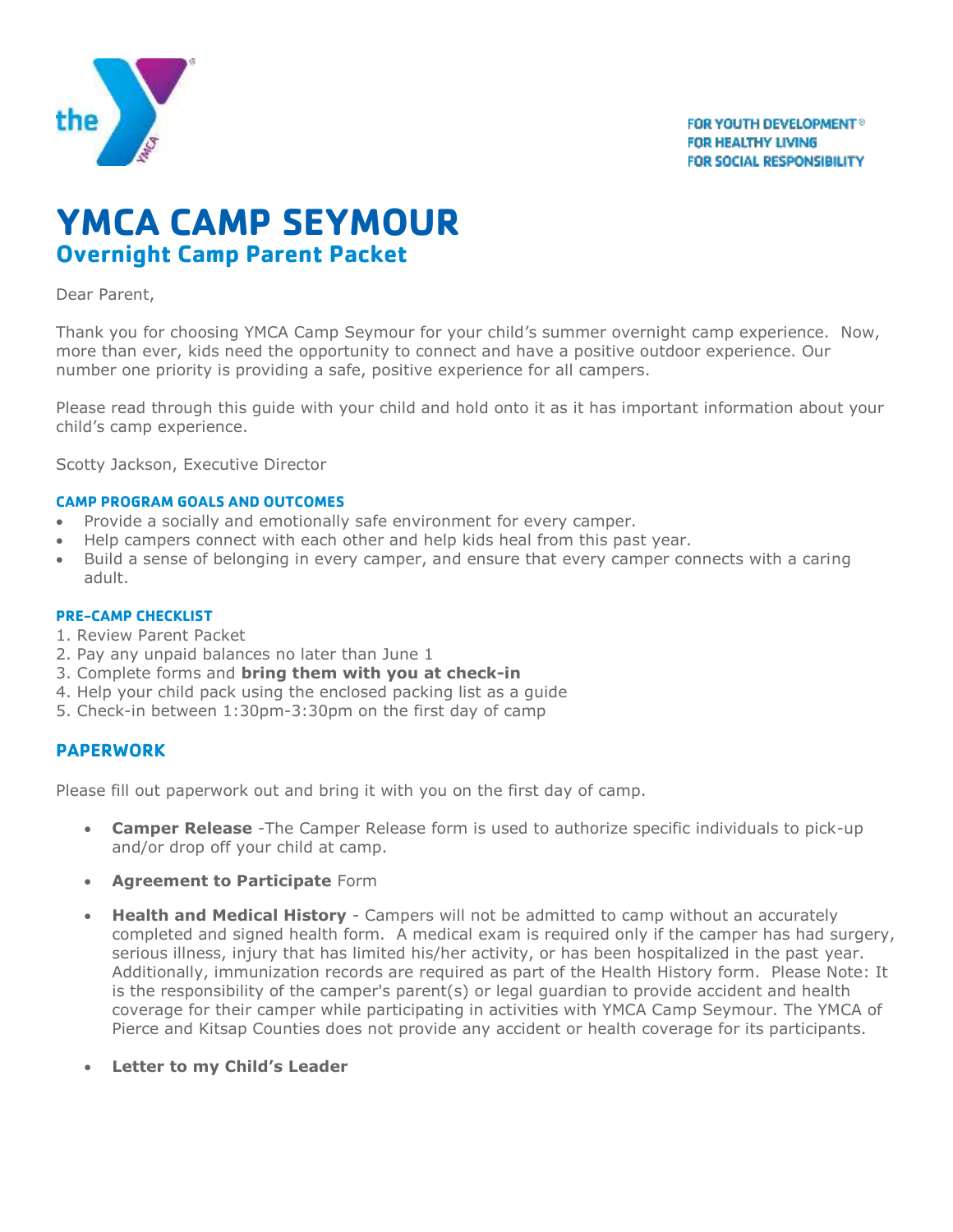# **DROP OFF AND PICK UP**

#### CHECK-IN IS FROM 1:30PM TO 3:30PM ON SUNDAY

Please bring completed forms with you to check-in for your child's session. If your child is registered for more than one session, you only need to fill out one set of forms.

We strongly recommend that participants, staff, and volunteers are up to date on vaccinations and receive a negative COVID-19 test no more than 72 hours prior to arrival at camp.

All campers and staff must do **ONE of the following** before arriving to camp:

- 1. Receive a negative COVID-19 test within 72 hours of arrival. Families must retain written documentation of negative results for camp check-in.
- 2. Or participate in rapid testing upon arrival at check-in and receive a negative test result.

Once a negative test is confirmed camp staff will escort your camper to their cabin group. We want to urge campers to become actively involved in the camp program right away!

#### CHECK-OUT IS FROM 1:30PM TO 2:30PM ON FRIDAY

Pull into the upper parking lot to pick up your camper's luggage, from there you will be directed where to pick up your child.

Adherence to this schedule is greatly appreciated. Remember to bring your **"camper claim check"** with you. If you do not have your claim check, you will be required to stop and show photo ID.

#### **CHANGES, CANCELLATIONS, AND REFUNDS**

Prior to the start of the session, you may change your camp session (space permitting) without penalty. Before June 1, if you cancel your registration, the camp fee minus the deposit amount will be refunded.

After June 1, fees are non-refundable without written documentation from a physician stating circumstances involving camper illness/injury, documented evidence of a significant life event, or consent of the Camp Director. Missing home, inappropriate camper behavior or change in plans is not sufficient grounds for a refund.

#### **CABIN ASSIGNMENTS**

We make every effort to place campers with requested cabin mates. We have found that placing more than three requested campers together tends to impact cabin dynamics and our emphasis of making new friends. Campers may mutually request two "buddies", within one grade of each other and in the same unit, by adding their names through the link in the welcome email. We'll do our best to accommodate all buddy requests.

#### **TELEPHONE CONTACT**

Parents may contact Camp at any time to get a report on how their child is doing, or discuss their child's experience, at 253-884-3392. Our experience is that campers' telephone conversations with parents tend to exacerbate or kick-start missing home, so campers do not have access to a telephone. In the event a child requests to make a phone call, permission to do so is granted at the parent's discretion after staff make advance contact with the parent/guardian to discuss the situation.

#### **MAIL**

To help your child make a smooth transition to camp, try to write them regularly. You can start the letters before arrival, so one can be waiting on the first full day of camp. Mail from pets, siblings, relatives, and friends are great ways to show your love and support for your child. Funny cards and picture postcards are great, too. Ask questions about camp, and try to avoid telling your child how much you miss them or what they might be missing at home. Short declarations of love such as, "We're so proud of you," or "We love you", or "See you soon" are just what children want to hear. Please address mail to your child as follows:

#### EXAMPLE:

Child's Name, Session # YMCA Camp Seymour 9725 Cramer Road, NW Gig Harbor, WA 98329

Note: For your convenience you may bring mail for the whole week to check-in. Simply mark the mail with the day of the week you wish us to deliver it on and give it the staff at check in.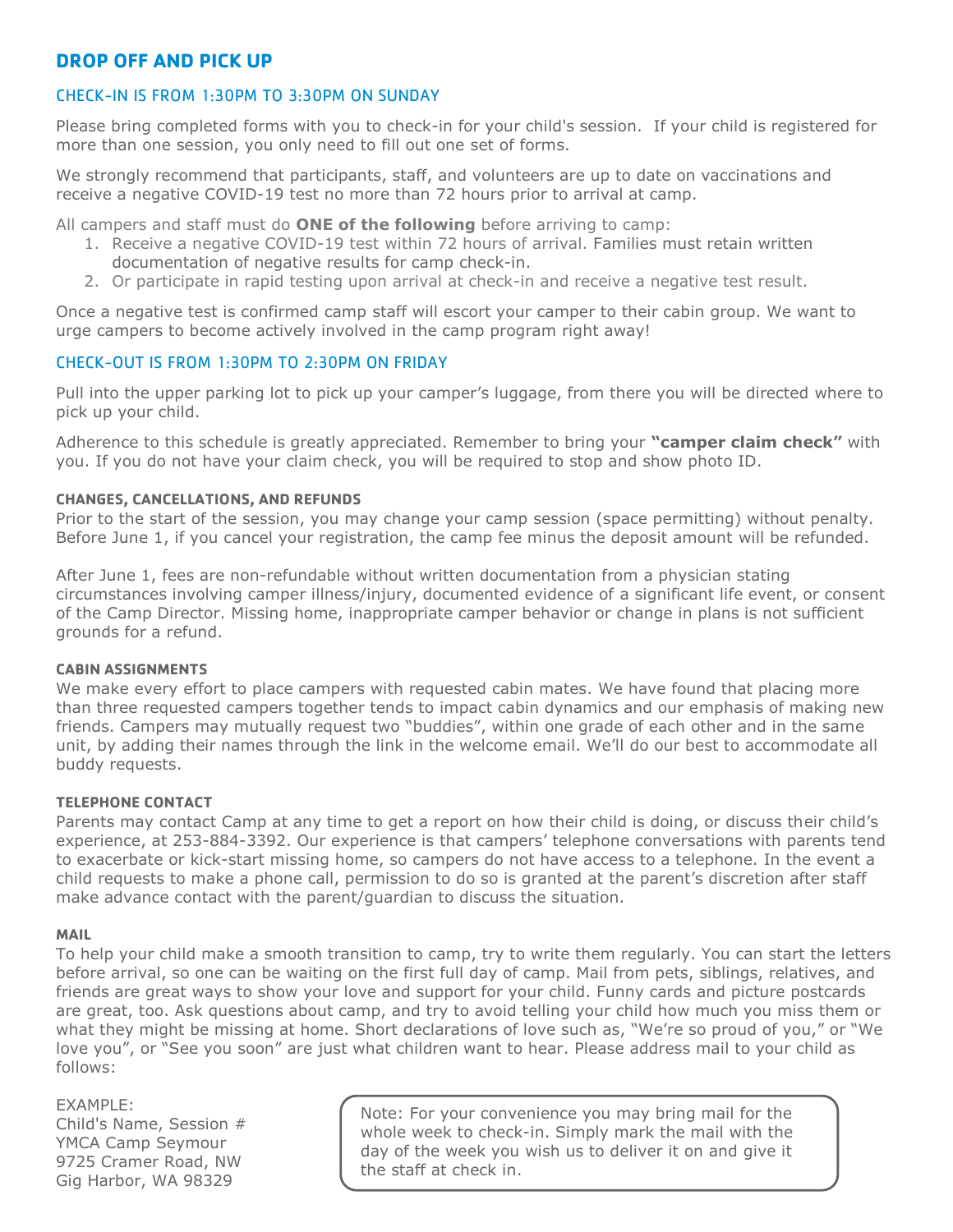#### **EMAIL**

To email your child while at camp, email **mycamper@ymcapkc.org** and include your camper's name and cabin name as the subject line. Emails will be printed at 3pm (in black and white) and distributed once daily with the mail. We are unable to print attachments or links to greeting cards. Campers will not have computer access to reply.

#### **EXAMPLE:**

To: [mycamper@ymcapkc.org](mailto:mycamper@ymcapkc.org) Subject: Jack Smith – Hemlock Cabin

#### **CARE PACKAGES**

Putting a small gift in a letter or sending a package is a treat your child will appreciate. However, we need your help: please do not send food, candy, or snacks to camp. Packages with food or candy are an invitation to ants or critters to come and get dinner. Also, candy/food from home can negatively complicate camper relationships. We provide campers a snack each day, and three full meals. If you wish to send a care package, inexpensive non-food items (including books, small non-electronic toys, travel games, puzzles and the like - especially ones the whole cabin can enjoy) will show your child you care about and are thinking of them, and will not disrupt the camp environment.

#### **MEDICAL CARE**

Our Health Care Director is in residence at our Health Center, and Dr. Roes, a family practitioner in Key Center, is on call 24 hours a day. In case of emergency, Mary Bridge Hospital (in Tacoma) accepts our campers as patients. Emergency transportation is available from the local fire department in Key Center. Should any serious accident or illness occur at camp, parents or guardians are notified immediately. In case of minor illness, parents are informed if their child remains in the Health Center for more than 24 hours. Our medical staff or team of directors will contact you (or your emergency contacts) if your child becomes ill or has any injury beyond a simple scrape or bruise.

We reserve the right to send a child home if our Health Care Director or a physician so advises. If you plan to be away for any length of time during your child's time at camp, please arrange for a relative or friend to be able to pick up your child should he or she become ill. Please notify camp of this situation by putting the name, address, and telephone number of the relative or friend on the Camper Release Form.

#### **CAMPER MEDICATION**

All medication (including prescriptions, over-the-counter drugs, and vitamins) must be brought to camp in the original container (as purchased or issued). Prescription containers must detail the child's name, name of the medication, dosage directions, and the name of the person ordering the medication. All medication must be noted on the Health Form, and will be held by the Health Care Director, who will dispense it appropriately.

#### **EMERGENCY COMMUNICATION**

In case of a medical or family emergency at home, contact YMCA Camp Seymour at 253-884-3392. In the event of an emergency, visits by a parent/guardian are allowed after contact with the Camp Director has occurred.

## **DIRECTIONS TO CAMP**

#### **FROM HIGHWAY 16:**

Take Purdy/302 Exit. Follow 302 across the Purdy Bridge. Continue on this road toward Key Center for approximately 5.5 miles. Turn left at the sign for YMCA Camp Seymour onto 134th Avenue. Follow 134th for about two miles (134th will become Cramer Road) and turn left onto Thomas Road. The entrance to camp is about 25 yards up the hill on the right. Please drive slowly – the speed limit is 5 MPH in main camp.